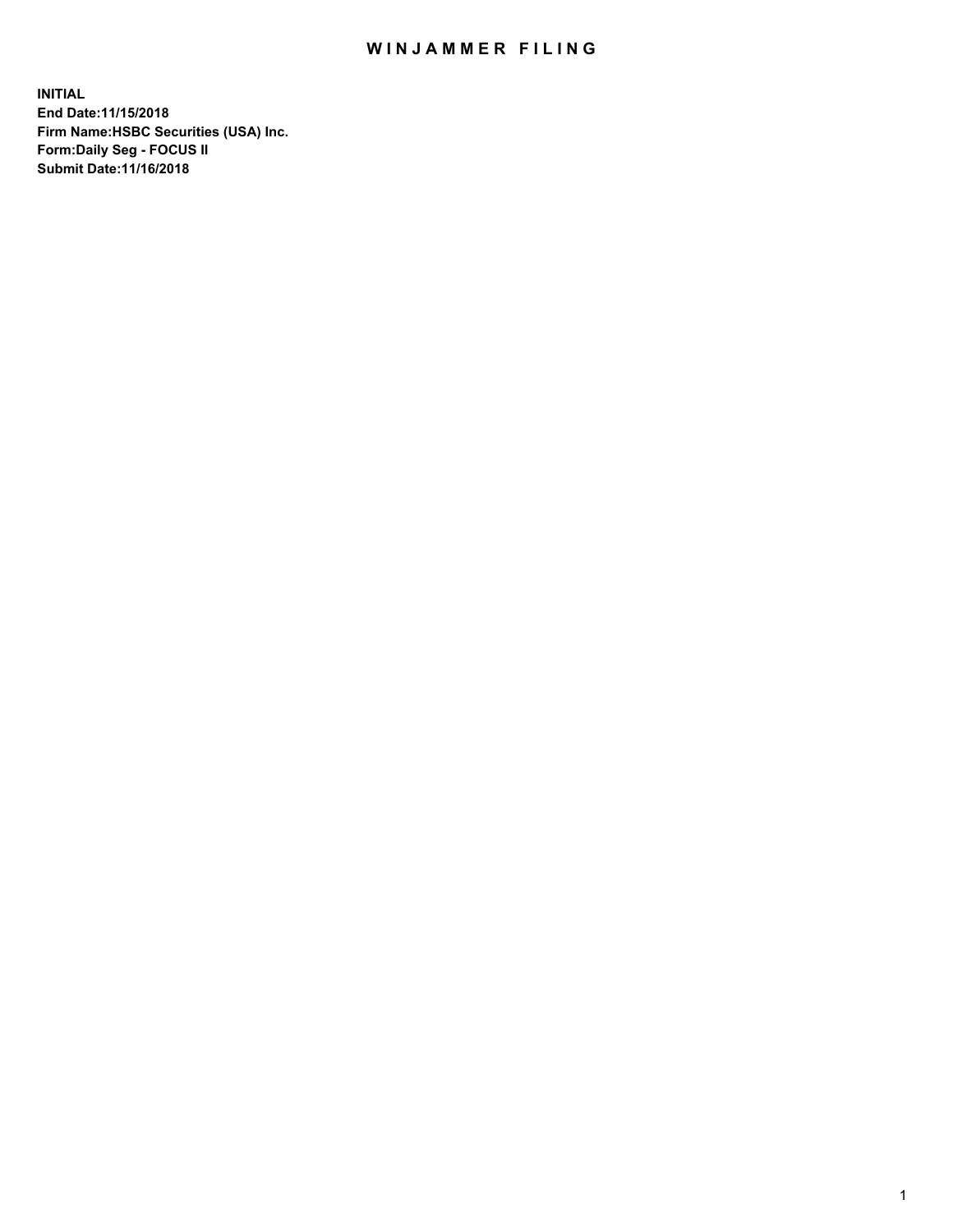**INITIAL End Date:11/15/2018 Firm Name:HSBC Securities (USA) Inc. Form:Daily Seg - FOCUS II Submit Date:11/16/2018 Daily Segregation - Cover Page**

| Name of Company                                                                                                                                                                                                                                                                                                                | <b>HSBC Securities (USA) Inc.</b>                                           |
|--------------------------------------------------------------------------------------------------------------------------------------------------------------------------------------------------------------------------------------------------------------------------------------------------------------------------------|-----------------------------------------------------------------------------|
| <b>Contact Name</b>                                                                                                                                                                                                                                                                                                            | <b>Michael Vacca</b>                                                        |
| <b>Contact Phone Number</b>                                                                                                                                                                                                                                                                                                    | 212-525-7951                                                                |
| <b>Contact Email Address</b>                                                                                                                                                                                                                                                                                                   | michael.vacca@us.hsbc.com                                                   |
| FCM's Customer Segregated Funds Residual Interest Target (choose one):<br>a. Minimum dollar amount: ; or<br>b. Minimum percentage of customer segregated funds required:% ; or<br>c. Dollar amount range between: and; or<br>d. Percentage range of customer segregated funds required between:% and%.                         | 109,000,000<br>$\underline{\mathbf{0}}$<br>0 <sub>0</sub><br>0 <sub>0</sub> |
| FCM's Customer Secured Amount Funds Residual Interest Target (choose one):<br>a. Minimum dollar amount: ; or<br>b. Minimum percentage of customer secured funds required:%; or<br>c. Dollar amount range between: and; or<br>d. Percentage range of customer secured funds required between:% and%.                            | 25,000,000<br><u>0</u><br>0 <sub>0</sub><br>00                              |
| FCM's Cleared Swaps Customer Collateral Residual Interest Target (choose one):<br>a. Minimum dollar amount: ; or<br>b. Minimum percentage of cleared swaps customer collateral required:% ; or<br>c. Dollar amount range between: and; or<br>d. Percentage range of cleared swaps customer collateral required between:% and%. | 100,000,000<br><u>0</u><br><u>00</u><br>00                                  |

Attach supporting documents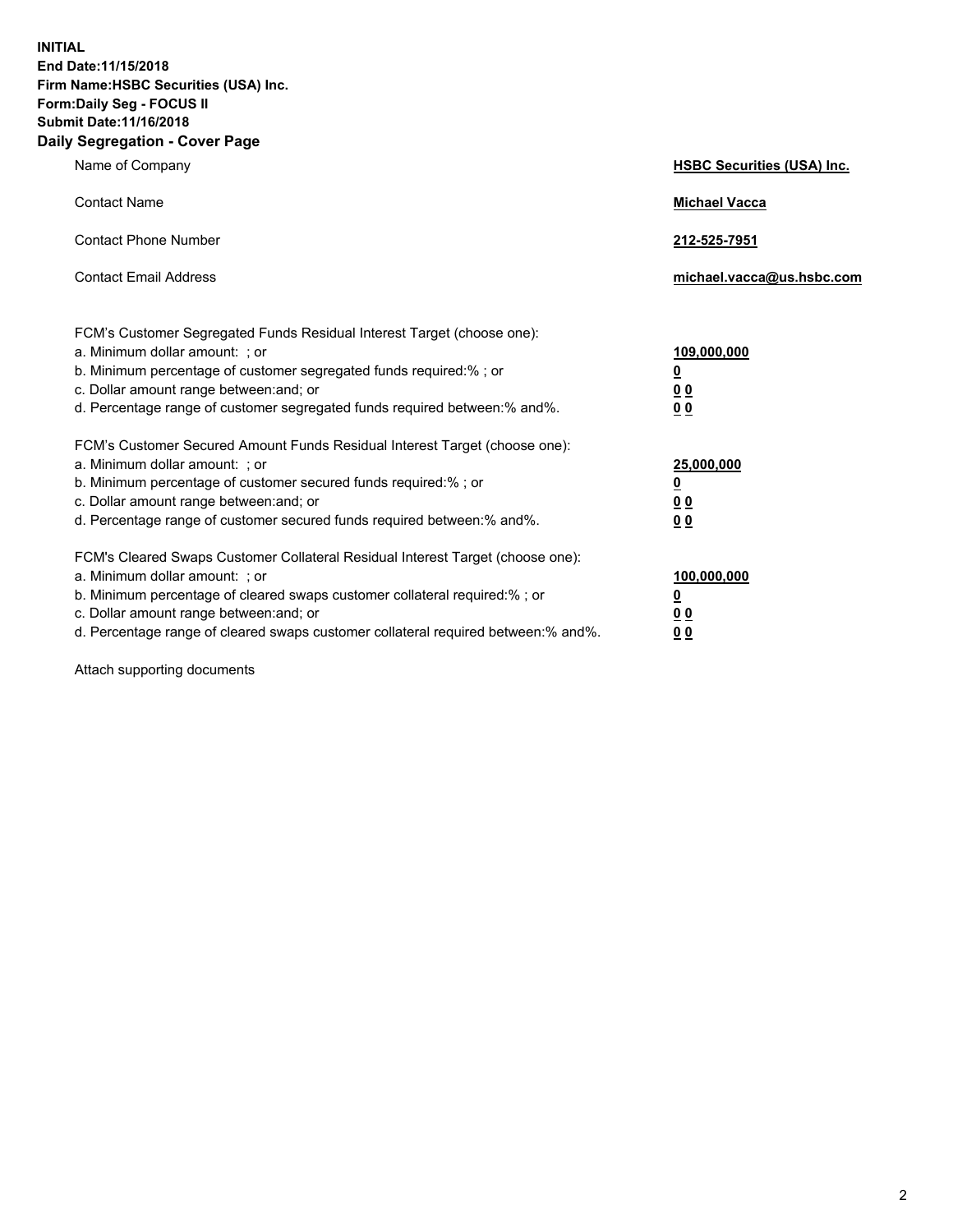**INITIAL End Date:11/15/2018 Firm Name:HSBC Securities (USA) Inc. Form:Daily Seg - FOCUS II Submit Date:11/16/2018**

## **Daily Segregation - Secured Amounts**

|     | Foreign Futures and Foreign Options Secured Amounts                                                        |                              |
|-----|------------------------------------------------------------------------------------------------------------|------------------------------|
|     | Amount required to be set aside pursuant to law, rule or regulation of a foreign                           | $0$ [7305]                   |
|     | government or a rule of a self-regulatory organization authorized thereunder                               |                              |
| 1.  | Net ledger balance - Foreign Futures and Foreign Option Trading - All Customers                            |                              |
|     | A. Cash                                                                                                    | 6,025,812 [7315]             |
|     | B. Securities (at market)                                                                                  | 63,210,319 [7317]            |
| 2.  | Net unrealized profit (loss) in open futures contracts traded on a foreign board of trade                  | 48,739,143 [7325]            |
| 3.  | Exchange traded options                                                                                    |                              |
|     | a. Market value of open option contracts purchased on a foreign board of trade                             | $0$ [7335]                   |
|     | b. Market value of open contracts granted (sold) on a foreign board of trade                               | $0$ [7337]                   |
| 4.  | Net equity (deficit) (add lines 1. 2. and 3.)                                                              | 117,975,274 [7345]           |
| 5.  | Account liquidating to a deficit and account with a debit balances - gross amount                          | 957,441 [7351]               |
|     | Less: amount offset by customer owned securities                                                           | -949,346 [7352] 8,095 [7354] |
| 6.  | Amount required to be set aside as the secured amount - Net Liquidating Equity                             | 117,983,369 [7355]           |
|     | Method (add lines 4 and 5)                                                                                 |                              |
| 7.  | Greater of amount required to be set aside pursuant to foreign jurisdiction (above) or line<br>6.          | 117,983,369 [7360]           |
|     | FUNDS DEPOSITED IN SEPARATE REGULATION 30.7 ACCOUNTS                                                       |                              |
| 1.  | Cash in banks                                                                                              |                              |
|     | A. Banks located in the United States                                                                      | 30,806,238 [7500]            |
|     | B. Other banks qualified under Regulation 30.7                                                             | 0 [7520] 30,806,238 [7530]   |
| 2.  | Securities                                                                                                 |                              |
|     | A. In safekeeping with banks located in the United States                                                  | 26,864,452 [7540]            |
|     | B. In safekeeping with other banks qualified under Regulation 30.7                                         | 29,703,719 [7560] 56,568,171 |
|     |                                                                                                            | [7570]                       |
| 3.  | Equities with registered futures commission merchants                                                      |                              |
|     | A. Cash                                                                                                    | $0$ [7580]                   |
|     | <b>B.</b> Securities                                                                                       | $0$ [7590]                   |
|     | C. Unrealized gain (loss) on open futures contracts                                                        | $0$ [7600]                   |
|     | D. Value of long option contracts                                                                          | $0$ [7610]                   |
|     | E. Value of short option contracts                                                                         | 0 [7615] 0 [7620]            |
| 4.  | Amounts held by clearing organizations of foreign boards of trade                                          |                              |
|     | A. Cash                                                                                                    | $0$ [7640]                   |
|     | <b>B.</b> Securities                                                                                       | $0$ [7650]                   |
|     | C. Amount due to (from) clearing organization - daily variation                                            | $0$ [7660]                   |
|     | D. Value of long option contracts                                                                          | $0$ [7670]                   |
|     | E. Value of short option contracts                                                                         | 0 [7675] 0 [7680]            |
| 5.  | Amounts held by members of foreign boards of trade                                                         |                              |
|     | A. Cash                                                                                                    | <u>-19,208,812</u> [7700]    |
|     | <b>B.</b> Securities                                                                                       | 36,345,867 [7710]            |
|     | C. Unrealized gain (loss) on open futures contracts                                                        | 48,739,143 [7720]            |
|     | D. Value of long option contracts                                                                          | $0$ [7730]                   |
|     | E. Value of short option contracts                                                                         | 0 [7735] 65,876,198 [7740]   |
| 6.  | Amounts with other depositories designated by a foreign board of trade                                     | $0$ [7760]                   |
| 7.  | Segregated funds on hand                                                                                   | $0$ [7765]                   |
| 8.  | Total funds in separate section 30.7 accounts                                                              | 153,250,607 [7770]           |
| 9.  | Excess (deficiency) Set Aside for Secured Amount (subtract line 7 Secured Statement<br>Page 1 from Line 8) | 35,267,238 [7380]            |
| 10. | Management Target Amount for Excess funds in separate section 30.7 accounts                                | 25,000,000 [7780]            |
| 11. | Excess (deficiency) funds in separate 30.7 accounts over (under) Management Target                         | 10,267,238 [7785]            |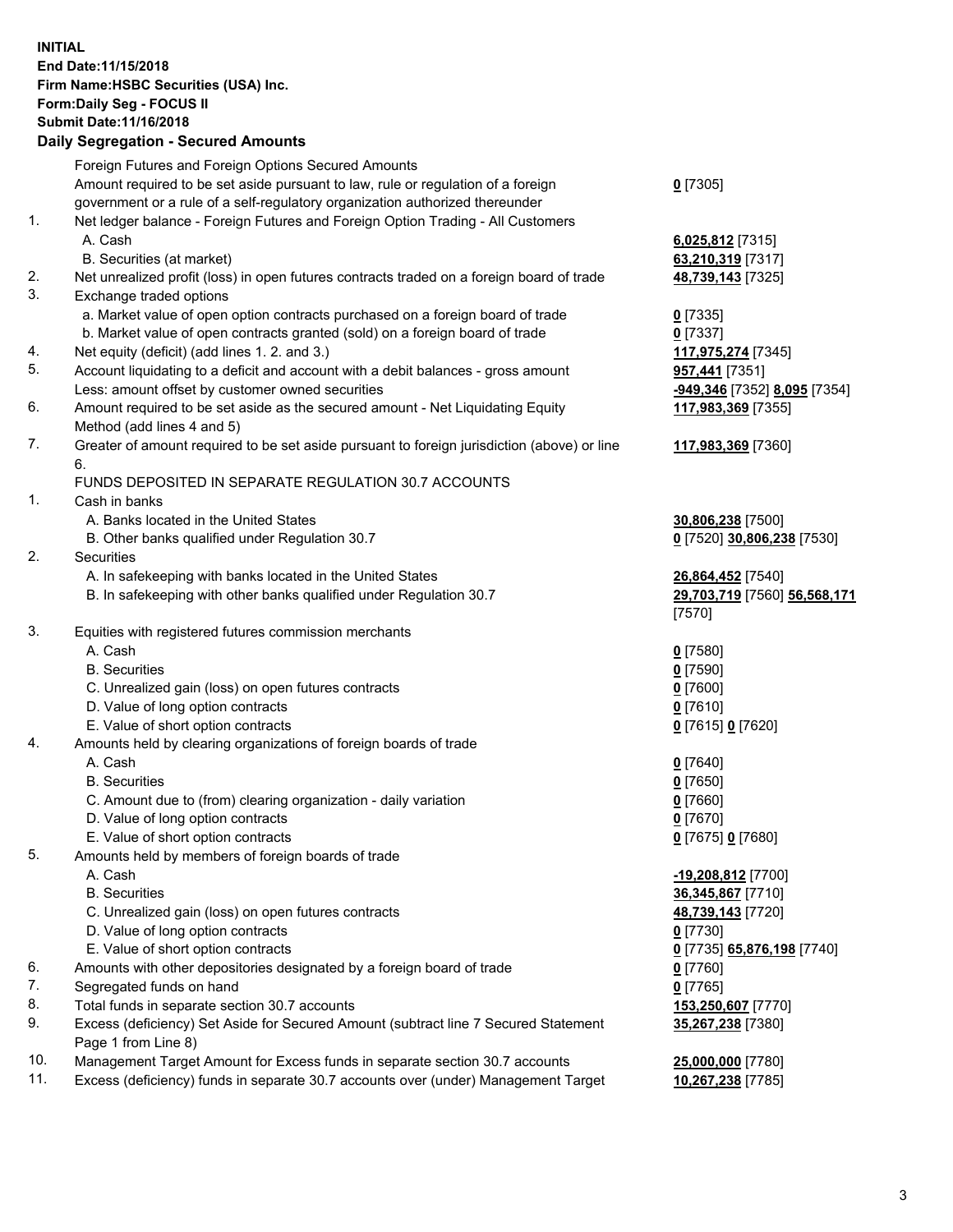|     | <b>INITIAL</b><br>End Date: 11/15/2018<br>Firm Name: HSBC Securities (USA) Inc.<br>Form: Daily Seg - FOCUS II<br>Submit Date: 11/16/2018 |                                 |
|-----|------------------------------------------------------------------------------------------------------------------------------------------|---------------------------------|
|     | Daily Segregation - Segregation Statement                                                                                                |                                 |
|     | SEGREGATION REQUIREMENTS(Section 4d(2) of the CEAct)                                                                                     |                                 |
| 1.  | Net ledger balance                                                                                                                       |                                 |
|     | A. Cash                                                                                                                                  | 336,975,887 [7010]              |
|     | B. Securities (at market)                                                                                                                | 1,967,795,702 [7020]            |
| 2.  | Net unrealized profit (loss) in open futures contracts traded on a contract market                                                       | 78,811,002 [7030]               |
| 3.  | Exchange traded options                                                                                                                  |                                 |
|     | A. Add market value of open option contracts purchased on a contract market                                                              | 371,273,199 [7032]              |
|     | B. Deduct market value of open option contracts granted (sold) on a contract market                                                      | -294,500,896 [7033]             |
| 4.  | Net equity (deficit) (add lines 1, 2 and 3)                                                                                              | 2,460,354,894 [7040]            |
| 5.  | Accounts liquidating to a deficit and accounts with                                                                                      |                                 |
|     | debit balances - gross amount                                                                                                            | 86,274,776 [7045]               |
|     | Less: amount offset by customer securities                                                                                               | -86,268,632 [7047] 6,144 [7050] |
| 6.  | Amount required to be segregated (add lines 4 and 5)                                                                                     | 2,460,361,038 [7060]            |
|     | FUNDS IN SEGREGATED ACCOUNTS                                                                                                             |                                 |
| 7.  | Deposited in segregated funds bank accounts                                                                                              |                                 |
|     | A. Cash                                                                                                                                  | 60,362,726 [7070]               |
|     | B. Securities representing investments of customers' funds (at market)                                                                   | 49,999,941 [7080]               |
|     | C. Securities held for particular customers or option customers in lieu of cash (at                                                      | 663,800,690 [7090]              |
|     | market)                                                                                                                                  |                                 |
| 8.  | Margins on deposit with derivatives clearing organizations of contract markets                                                           |                                 |
|     | A. Cash                                                                                                                                  | 16,705,615 [7100]               |
|     | B. Securities representing investments of customers' funds (at market)                                                                   | 328,138,485 [7110]              |
|     | C. Securities held for particular customers or option customers in lieu of cash (at                                                      | 1,302,357,757 [7120]            |
|     | market)                                                                                                                                  |                                 |
| 9.  | Net settlement from (to) derivatives clearing organizations of contract markets                                                          | 77,219,345 [7130]               |
| 10. | Exchange traded options                                                                                                                  |                                 |
|     | A. Value of open long option contracts                                                                                                   | 371,273,199 [7132]              |
|     | B. Value of open short option contracts                                                                                                  | -294,500,896 [7133]             |
| 11. | Net equities with other FCMs                                                                                                             |                                 |
|     | A. Net liquidating equity                                                                                                                | 11,057,782 [7140]               |
|     | B. Securities representing investments of customers' funds (at market)                                                                   | $0$ [7160]                      |
|     | C. Securities held for particular customers or option customers in lieu of cash (at                                                      | $0$ [7170]                      |
|     | market)                                                                                                                                  |                                 |
| 12. | Segregated funds on hand                                                                                                                 | 1,637,255 [7150]                |
| 13. | Total amount in segregation (add lines 7 through 12)                                                                                     | 2,588,051,899 [7180]            |
| 14. | Excess (deficiency) funds in segregation (subtract line 6 from line 13)                                                                  | 127,690,861 [7190]              |
| 15. | Management Target Amount for Excess funds in segregation                                                                                 | 109,000,000 [7194]              |
| 16. | Excess (deficiency) funds in segregation over (under) Management Target Amount                                                           | 18,690,861 [7198]               |

Excess